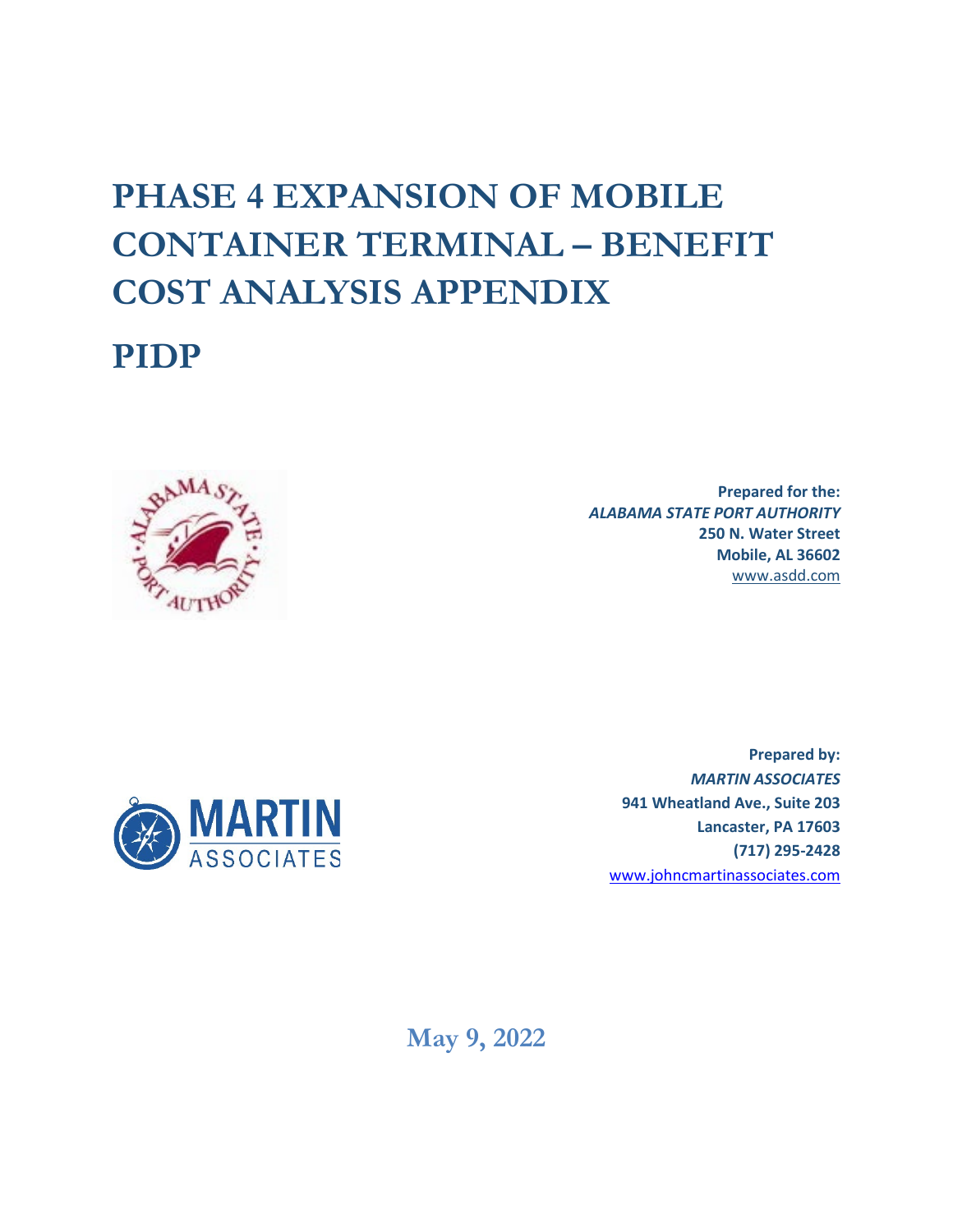# **Phase 4 Expansion of the Mobile Container Terminal – Benefit-Cost Analysis**

### **1. PROJECT DESCRIPTION**

Mobile Container Terminal has a reported capacity of 650,000 TEUs annually. Alabama Port Authority (APA) and its terminal operator, APMT, project that by 2023, the terminal will handle nearly 700,000 TEUs, and thus run out of capacity. The Phase 4 Container Terminal Expansion Project will increase terminal capacity to about 1 million tons by 2025, allowing the Port to continue to grow its container volume. The Phase 4 Project will expand the terminal footprint by 35 acres through reclamation of an abandoned slip. A new anchored steel sheet pile, 836 feet long, will provide the riverside containment for the new fill. Container yard improvements include storm drains, utilities, high mast lighting, pavement, and fencing. The project will require a 34-month construction timeline and will increase the terminal's annual throughput capacity from 650,000 TEUs to 1 million TEUs. Without this expansion, the Port will not be able to handle the growing container demand, and it is assumed that in the absence of this project, the excess demand (that cannot be handled at the Mobile Container Terminal without the expansion) for containerized cargo in the Port's hinterland will be served via the Port of Savannah. Therefore, in the absence of the Phase 4 expansion project, the Port of Mobile will lose an increasing volume of containerized cargo to the Port of Savannah that is destined or originates in the Port of Mobile's cost-effective hinterland. Therefore, beneficial cargo owners in the Port of Mobile's cost-effective hinterland will pay a cost penalty in shipping and receiving cargo through the Port of Savannah rather than using the Port of Mobile, and further the State and the nation will encounter increased environmental, safety and infrastructure costs due to a greater distance of truck miles traveled to serve the BCOs, as well as experience an increase in shipping costs to the beneficial cargo owners (BCOs). In addition, the economic impacts in terms of jobs, income, business revenue and state and local taxes associated with this lost cargo will not be realized in the state of Alabama, but instead be generated in Georgia.

#### **WITHOUT PROJECT SCENARIO**

Based on container projections developed by the APA and its terminal operator, APMT, of the Mobile Container Terminal, in the absence of the Phase 4 terminal expansion, the Port will reach capacity in 2023 and begin losing cargo to Savannah. The following Exhibit shows the loss of container TEUs by year until the 1 million TEU terminal capacity constraint with the Phase 4 Container Terminal Expansion Project is reached. By 2038, TEU projections would exceed the 1 million TEU terminal capacity with the Phase 4 Container Terminal Expansion Project.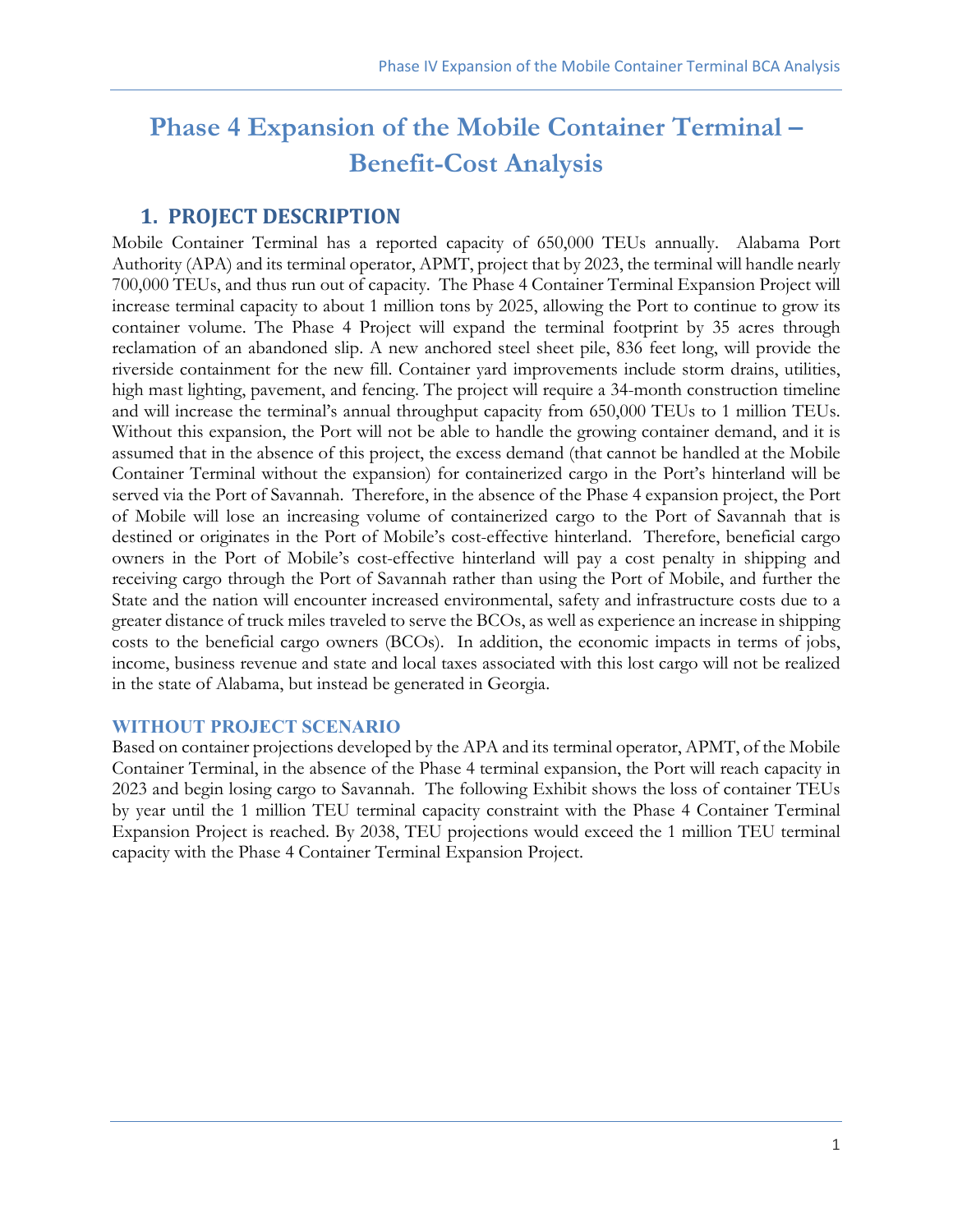|      |                  | Without          | <b>Potential</b> | <b>Potential</b> |
|------|------------------|------------------|------------------|------------------|
|      |                  | <b>Expnasion</b> | <b>Loss To</b>   | <b>Loss To</b>   |
|      | <b>Projected</b> | <b>Capacity</b>  | <b>Savannah</b>  | <b>Savannah</b>  |
| Year | <b>TEUs</b>      | <b>TEUs</b>      | (TEUs)           | (Containers)     |
| 2022 | 621,920          | 650,000          | $-28,080$        | $-15,261$        |
| 2023 | 699,200          | 650,000          | 49,200           | 26,739           |
| 2024 | 706,560          | 650,000          | 56,560           | 30,739           |
| 2025 | 782,000          | 650,000          | 132,000          | 71,739           |
| 2026 | 820,640          | 650,000          | 170,640          | 92,739           |
| 2027 | 861,120          | 650,000          | 211,120          | 114,739          |
| 2028 | 877,680          | 650,000          | 227,680          | 123,739          |
| 2029 | 896,080          | 650,000          | 246,080          | 133,739          |
| 2030 | 914,480          | 650,000          | 264,480          | 143,739          |
| 2031 | 932,880          | 650,000          | 282,880          | 153,739          |
| 2032 | 942,209          | 650,000          | 292,209          | 158,809          |
| 2033 | 951,631          | 650,000          | 301,631          | 163,930          |
| 2034 | 961,147          | 650,000          | 311,147          | 169,102          |
| 2035 | 970,759          | 650,000          | 320,759          | 174,325          |
| 2036 | 980,466          | 650,000          | 330,466          | 179,601          |
| 2037 | 990,271          | 650,000          | 340,271          | 184,930          |
|      | 2038 1,000,174   | 650,000          | 350,174          | 190,312          |

Exhibit 1 Potential Loss of Containerized Cargo Volume Without Phase 4 Container Terminal Expansion

Source: Alabama State Port Authority

It is further assumed that the boxes that would be lost to Savannah would move to the key inland origins and destinations now served by the current Port of Mobile Container Terminal, with the exception of the containers moving to and from the immediate Mobile area. Using origin and destination data of the Port's current container market, Martin Associates developed the share of cargo that would be potentially lost to Savannah should the Phase 4 Mobile Container Terminal Expansion Project not be undertaken. Exhibit 2 shows the share of the TEUs that would likely move via the Port of Savannah in the absence of the project, by hinterland region.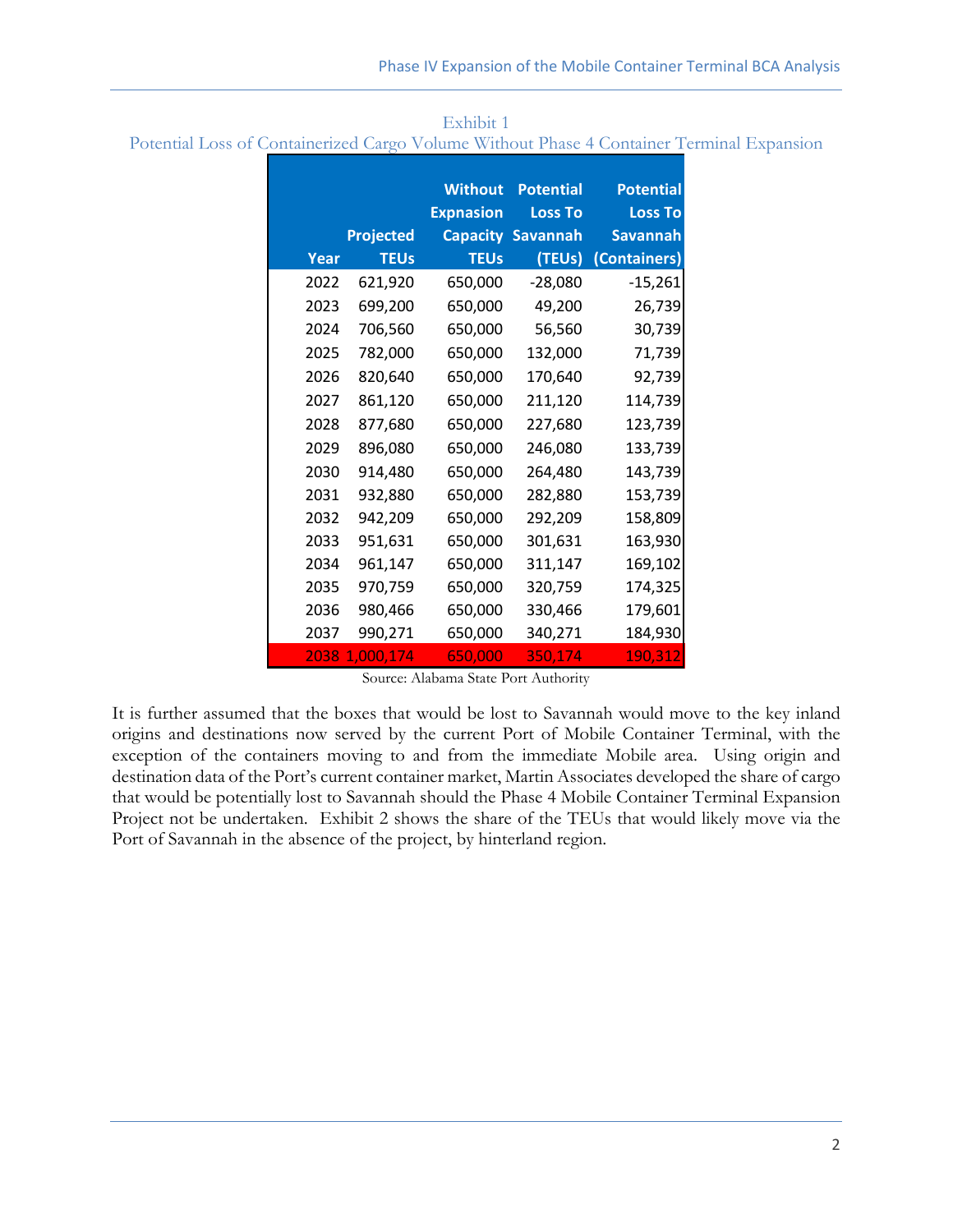

Exhibit 2 Distribution of Potential Lost Containerized Cargo by key Origin/Destination

The mileage between the Port of Mobile and each of the identified origins and destinations was computed, as was the mileage between the Port of Savannah and each of the inland origins and destinations. The mileage difference between the two ports to serve each inland origin/destination was then computed and weighted by the share of containerized cargo now moving to and from each of these inland origins and destinations. Based on this calculation, should the Phase 4 Container Terminal Expansion Project not be undertaken, the BCOs in the state of Alabama would be subject to a weighted average mileage penalty of 169.8 miles if the Port of Savannah were used to serve these inland origins due to the capacity constraints at the Mobile Container Terminal.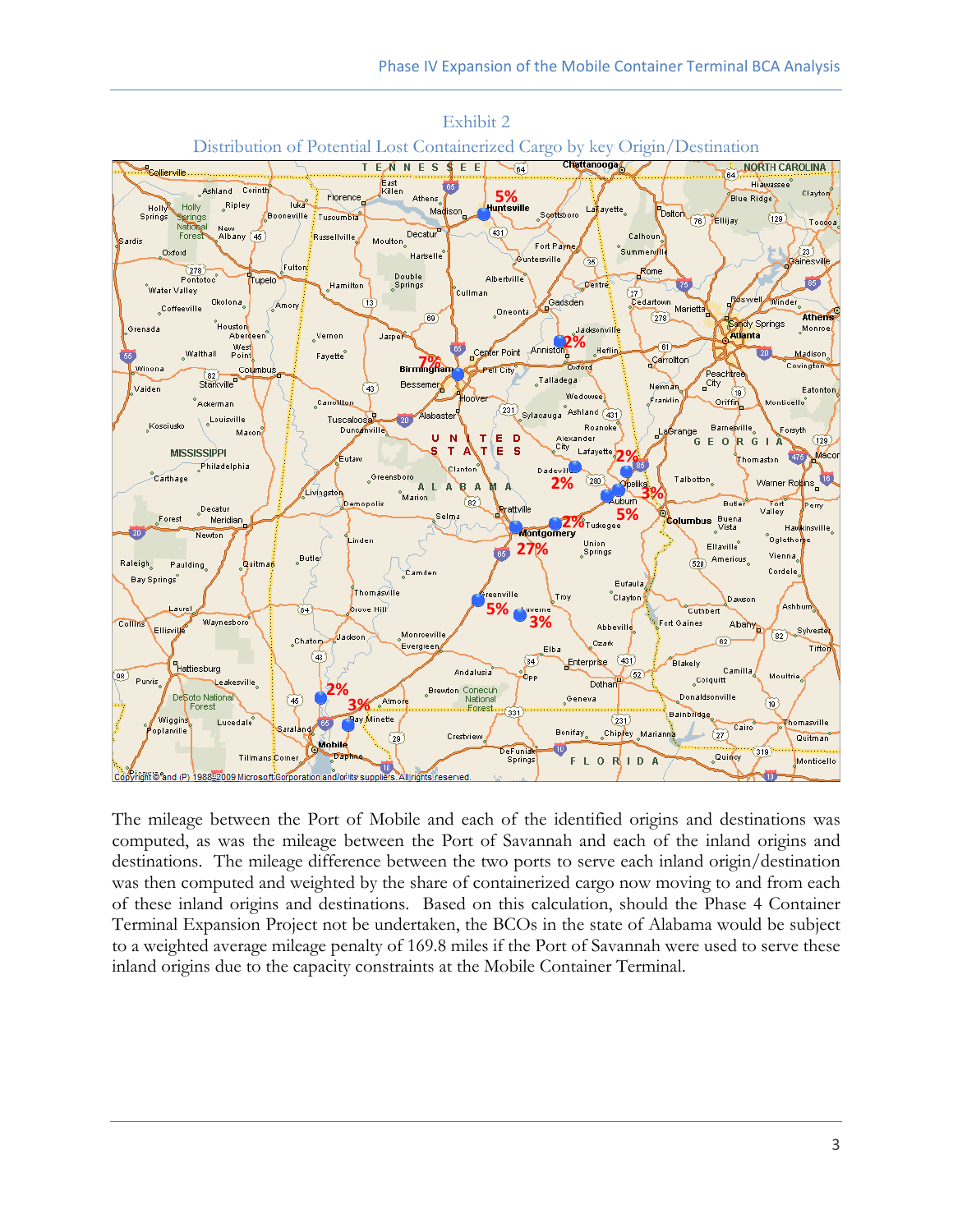#### **WITH PROJECT SCENARIO**

With the Phase 4 Expansion of the Mobile Container Yard - **With Project Scenario**, the Port of Mobile will be able to handle the additional container throughput demand through 2038, resulting in a savings of 169.8 truck miles per container move.

#### **2. BENEFIT COST METHODOLOGY**

Strict guidelines for measuring the merits of transportation activity are outlined the "Benefit-Cost Analysis Guidance for Discretionary Grant Programs", U.S. Department of Transportation, March 2022 (Revised). All benefit and cost metrics are expressed in 2020 dollars as specified in the benefitcost guidance issued by the U.S. Department of Transportation. The benefit criteria used to measure the environmental, safety, and external and infrastructure benefits of the proposed expanded Mobile Container Terminal are:

• Environmental Benefits which result from the savings in the truck travel distance and resulting vehicle miles traveled (and ton-miles) to serve the identified BCO geographic clusters via the expanded Mobile Container Terminal. In the absence of the use of an expanded Mobile Container Terminal, the Port of Savannah would be used to serve these markets with the lost container volume rather than the Port of Mobile.

**Safety Benefits** which result from the savings in the truck travel distance and resulting vehicle miles traveled (and ton-miles) to serve the identified BCO geographic clusters via the expanded Mobile Container Terminal. In the absence of the use of an expanded Mobile Container Terminal, the Port of Savannah would be used to serve these markets with the lost container volume rather than the Port of Mobile.

**External Trucking and National Infrastructure Benefits** which results from the savings in the truck travel distance and resulting vehicle miles traveled (and ton-miles) to serve the identified BCO geographic clusters via the expanded Mobile Container Terminal. In the absence of the use of an expanded Mobile Container Terminal, the Port of Savannah would be used to serve these markets with the lost container volume rather than the Port of Mobile.

• Economic Competitiveness Benefits which measure the savings in transportation costs to the Alabama BCOs as the result of the ability to use the expanded Mobile Container Terminal rather than the Port of Savannah due to capacity constraints at the Port of Mobile in the absence of the Phase 4 Container Terminal Expansion.

These benefits are quantified over a 20-year period (2022-2042). It is assumed that the Phase 4 Terminal Expansion Project will be completed by February 2026 and benefits will begin in 2026. The 20-year period is chosen as the useful life of the project – 2022-2042. The year 2020 is used as base year 0 in both the benefits and the cost calculations and discounting, as stipulated in the "Benefit-Cost Analysis Guidance for Discretionary Grant Programs, U.S." Department of Transportation, March 2022 (Revised).

#### **KEY ASSUMPTIONS**

The initial step in the analysis was to estimate the additional volume of cargo that would use the expanded Container Terminal, and then compute the vehicle miles saved over the use of a truck movement between the Port of Savannah and the specified BCO geographic clusters. Based on the additional terminal capacity that would result from the Phase 4 Container Terminal Expansion Project, as calculated by the Port of Mobile, it is estimated that 46,370 laden forty-foot containers now moving by truck into the BCO geographic clusters targeted would use the expanded Mobile Container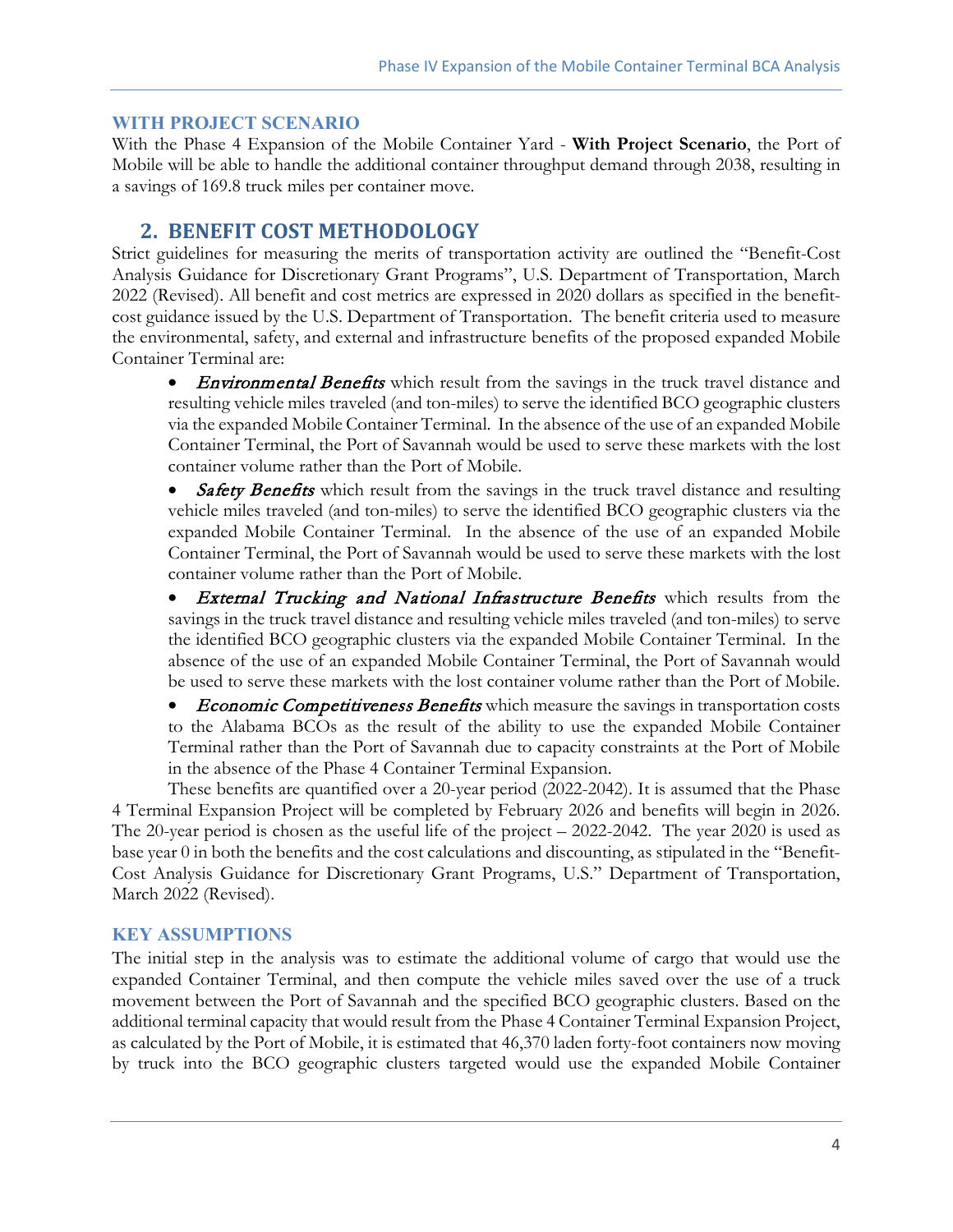Terminal once completed at the end of 2025. Otherwise, these containers would use the Port of Savannah. These containers will then be returned empty to the expanded Mobile Container Terminal. Based on these assumptions and the 169.8 one-way mileage savings of using the expanded Mobile Container Terminal (over the use of the Port of Savannah), a total of 92,739 containers would use the expanded Mobile Container Terminal. This volume is projected to grow to 190,312 containers by 2038 when the expanded terminal reaches capacity. Assuming one container per trip, the expanded Mobile Container Terminal would provide a vehicle mile savings of 15,747,082 truck miles initially (92,739 truck trips multiplied by 169.8 miles saved per truck trip) growing to 32,314,936 vehicle miles saved by 2038. It is further assumed that each laden container contains 22 tons of cargo. Therefore, the expanded Mobile Container Terminal would provide an initial savings of 173,218,148-ton miles moved by truck in 2026 (22 tons per laden container multiplied by 46,370 laden containers multiplied by 169.8 miles saved), growing to 355,464,294-ton miles thereafter.

The ton-miles and vehicle miles saved (VMT) were used to estimate the environmental, safety, infrastructure, and economic competitiveness benefits of the proposed expansion of the Mobile Container Terminal. The key conversion metrics used to compute the costs for each category are described in the following sections.

# **3. BENEFITS ANALYSIS RESULTS**

#### **ENVIRONMENTAL BENEFITS**

**Definition:** Environmental benefits are generated due to the savings in truck travel distance and resulting truck ton miles to serve the identified BCO geographic clusters via the expanded Mobile Container Terminal.

**Methodology**: Emissions of air pollutants are generated per million ton-miles, and the metrics used to estimate the volume of emissions per truck million ton-miles are shown in Exhibit 3. These emission rates are measured in terms of short tons emitted per million ton-miles.

| <b>Short Tons of Emissions per Million Ton-Miles by Truck</b> |                                           |  |  |
|---------------------------------------------------------------|-------------------------------------------|--|--|
| <b>Emissions</b>                                              | <b>TONS EMITTED PER MILLION TON MILES</b> |  |  |
| Nitrogen Oxides (NOx)                                         | 3.0193                                    |  |  |
| Volatile Organic Compounds (VOC)                              | 0.11                                      |  |  |
| Fine Particule (PM)                                           | 0.1191                                    |  |  |
| Sulfur Dioxide (SO2)                                          | 0.0055                                    |  |  |
| Carbon Dioxide                                                | 229.8                                     |  |  |

**Exhibit 3** 

Source: *Surface Transportation, A Comparison of the Costs of Road, Rail and Waterways Freight Shipments that are not Passed on to Consumers*, GAO, Report to the Subcommittee on Select Revenue Measures, Committee on Ways and Means House of Representatives, January 2011

The costs per metric ton of the emissions by type of emission were developed from Benefit Cost Analysis Guidance for Discretionary Grant Programs, Office of the Secretary, U.S. Department of Transportation, March 2022 (Revised), Table A-6. The ton-miles saved (in terms of million-ton miles saved) were multiplied by the short tons emitted per million ton-miles, by emissions type, to estimate short tons of emissions that would be saved with the expansion of the Mobile Container Terminal. The short tons emitted were multiplied by the cost per short ton (after conversion from cost per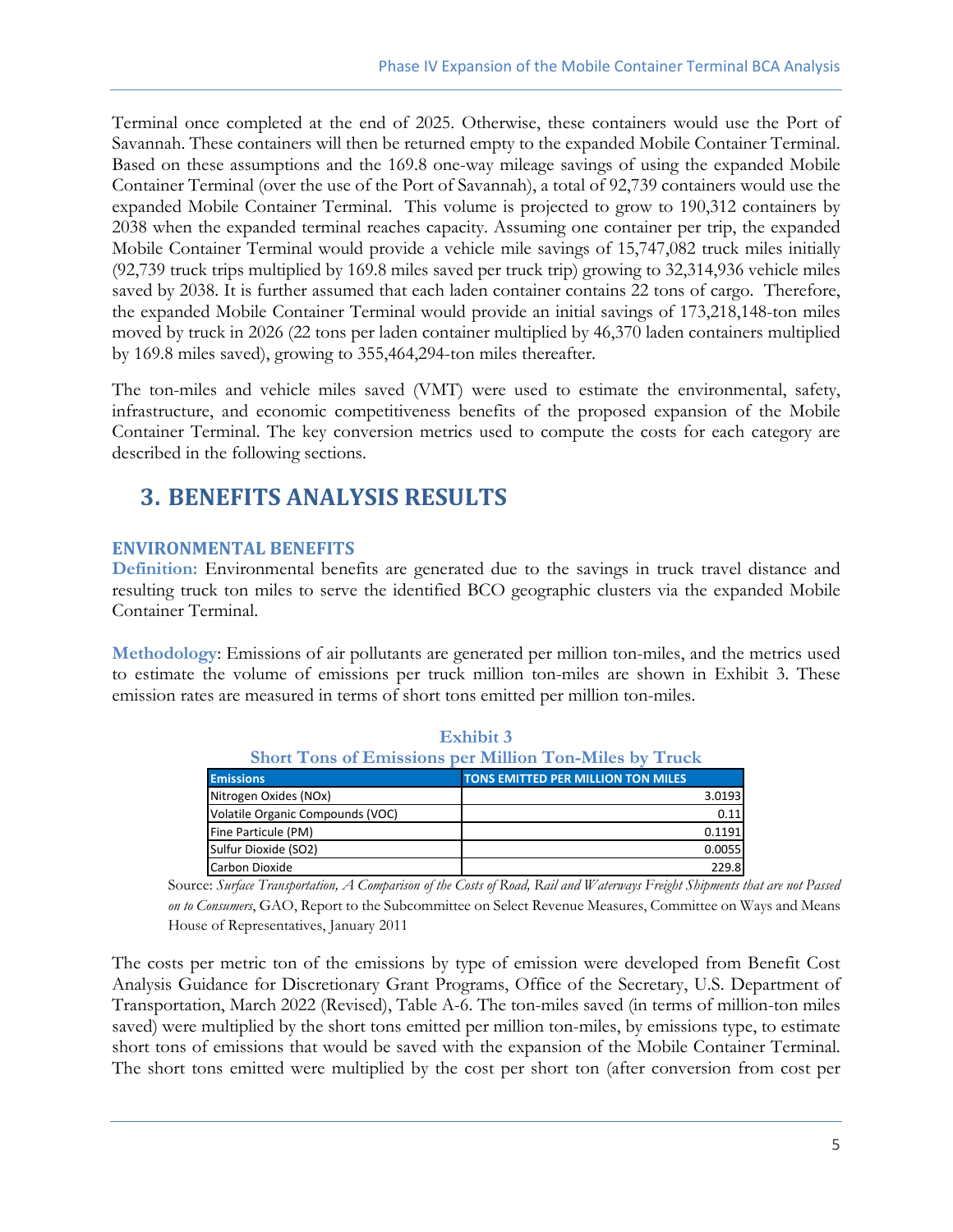metric ton to cost per short ton) of each emission type was then multiplied by the corresponding level of short tons emitted that would be saved by the additional containers using the expanded Mobile Container Terminal.

#### **SAFETY COSTS**

**Definition:** Safety benefits are defined in terms of reduced accidents and associated injuries as the result of the savings in truck travel distance and resulting vehicle miles traveled to serve the identified BCO geographic clusters via the expanded Mobile Container Terminal.

**Methodology:** Accidents per 100 million vehicle miles traveled were developed from *Surface Transportation, A Comparison of the Costs of Road, Rail and Waterways Freight Shipments that are not Passed on to Consumers*, GAO, Report to the Subcommittee on Select Revenue Measures, Committee on Ways and Means House of Representatives, January 2011. The value of an accident, a fatality, injury, or property damage only (PDO) was collected from *BTS Motor Vehicle Safety* Data, 2015 National Transportation Statistics, 2015, and the *Benefit Cost Analysis Guidelines for Discretionary Grant Programs, March 2022, Table A-1*.

| <b>Accidents per 100 million VMT by Truck</b> |                                        |                      |  |
|-----------------------------------------------|----------------------------------------|----------------------|--|
|                                               | <b>Accident</b><br><b>Probability/</b> |                      |  |
|                                               | 100 million                            | <b>Value per</b>     |  |
|                                               |                                        |                      |  |
|                                               |                                        | VMT Accident, 2020\$ |  |
| <b>Fatal Accident Cost (K)</b>                | 1.13369                                | \$11,600,000         |  |
| Severe Injury Accident Cost (A)               | 78.92426                               | \$302,600            |  |

**Exhibit 4** 

Source: Traffic accident incidents per 100 million miles from BTS Motor Vehicle Safety Data, 2015, National Transportation Statistics, 2015; Benefit Cost Analysis Guidance for Discretionary Grant Programs, Office of the Secretary, U.S. Department of Transportation, March 2022, Table A-1: Value of Reduced Fatalities and Injuries

The accident rates per 100 million VMT by type of accident were multiplied by the vehicle miles traveled annually to estimate the number of accidents by type (due to the VMT). The estimated number of annual accidents by type were then multiplied by the value of accidents (by type) to estimate the total annual value of accidents that would be saved by using the additional terminal capacity provided by the expanded Mobile Container Terminal.

#### **INFRASTRUCTURE AND EXTERNAL TRUCK COSTS**

**Definition:** Infrastructure and External truck costs consist of costs of highway/pavement repair, highway congestion, and noise pollution, due to the savings in truck travel distance and resulting vehicle miles traveled to serve the identified BCO geographic clusters via the additional terminal capacity at the expanded Mobile Container Terminal.

**Methodology:** Metrics that measure highway/pavement degradation costs per vehicle mile traveled, noise pollution costs per vehicle mile traveled and highway congestion per vehicle mile are published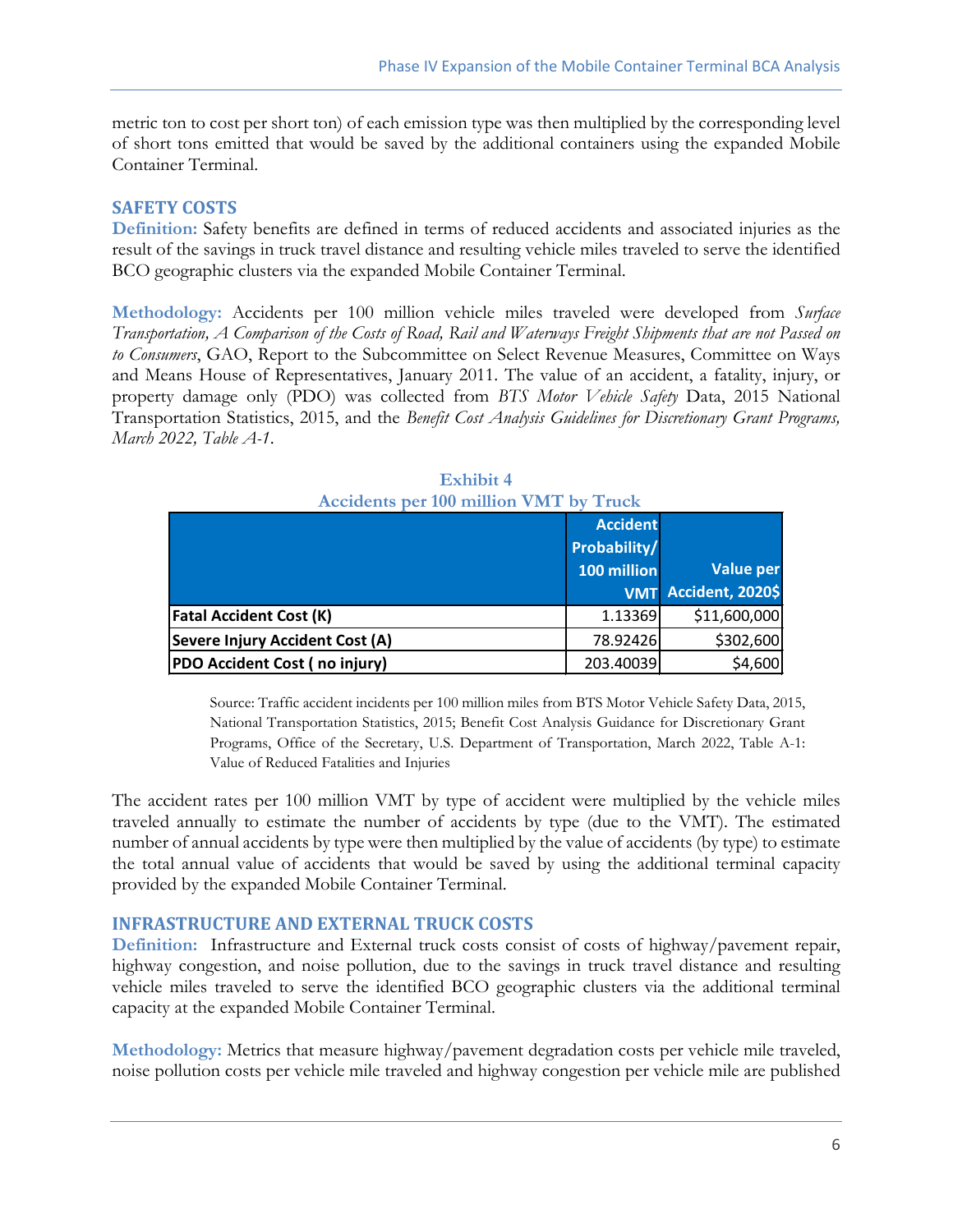in the *1997 Federal Highway Cost Allocation Study*, Final Report, USDOT, Federal Highway Administration, May 2000, Table 13.

The external cost per vehicle mile traveled metrics shown in Exhibit 5 were multiplied by the annual vehicle mile savings provided by the use of the Inland Intermodal Facility to estimate the external truck cost savings. The reduction in truck miles traveled under the use of the expanded Mobile Container Terminal results in a loss in federal gasoline tax revenues. Therefore, it is necessary to subtract the reduced federal fuel tax from the pavement degradation costs by using the Inland Intermodal Facility, as these tax revenues are used in interstate highway maintenance and repair. The federal fuel tax on diesel fuel, \$0.244 per gallon, was used to estimate the lost federal fuel tax revenue from the vehicle miles savings. The gallons saved were estimated by dividing the vehicle miles traveled savings by 6.4 miles per gallon. The lost federal tax revenue is estimated by multiplying the gallons of diesel saved multiplied by the \$0.244 federal fuel tax per gallon. This lost federal fuel tax revenue was subtracted from the pavement degradation benefits to compute the benefits of the use of the additional capacity resulting from the expanded Mobile Container Terminal on pavement damage. These cost metrics are shown in Exhibit 5.

| <b>Combination Truck 4 Axle</b> | <b>Cost/VMT 2020\$</b> |
|---------------------------------|------------------------|
| Congestion                      | \$0.3100               |
| <b>Noise</b>                    | \$0.0393               |
| Pavement (Urban Interstate)     | \$0.2698               |

**Exhibit 5 External Truck Cost Metrics**

Source: *1997 Federal Highway Cost Allocation Study*, Final Report, USDOT, Federal Highway Administration, May 2000,

These metrics are applied to the VMT that would be incurred should the Mobile Container Terminal not be expanded.

#### **ECONOMIC COMPETIIVENSS BENEFITS**

The economic competitiveness benefits resulting from the Phase 4 Mobile Container Terminal Expansion Project consists of the transportation cost savings to the state and nation's importers and exporters as the result of lower truck costs due to the savings in vehicle miles traveled that would result with the expanded container terminal (rather than using the Port of Savannah in the absence of the expansion. The truck cost savings, or the Economic Competitiveness Benefits of the project, consists of the savings in operating costs of the truck (excluding the driver time) plus the savings in the value of time of the truck driver.

**Methodology:** To estimate the transportation cost savings, the operating cost per mile for a truck of \$0.94 per mile, was obtained from the Benefit Cost Analysis Guidance for Discretionary Grant Programs, Office of the Secretary, U.S. Department of Transportation, March 2022 (Revised); Table A.5 Vehicle Operating Costs. The cost per mile was then multiplied by the vehicle miles traveled savings each year to estimate the cost savings in truck operating costs.

To estimate the value of time saved for the truck driver, the hours saved with the Phase 4 Mobile Container Terminal Expansion Project was calculated by dividing the vehicle mileage saved by 40 miles per hour. The savings in hours was multiplied by average hourly value of a truck driver, \$32.00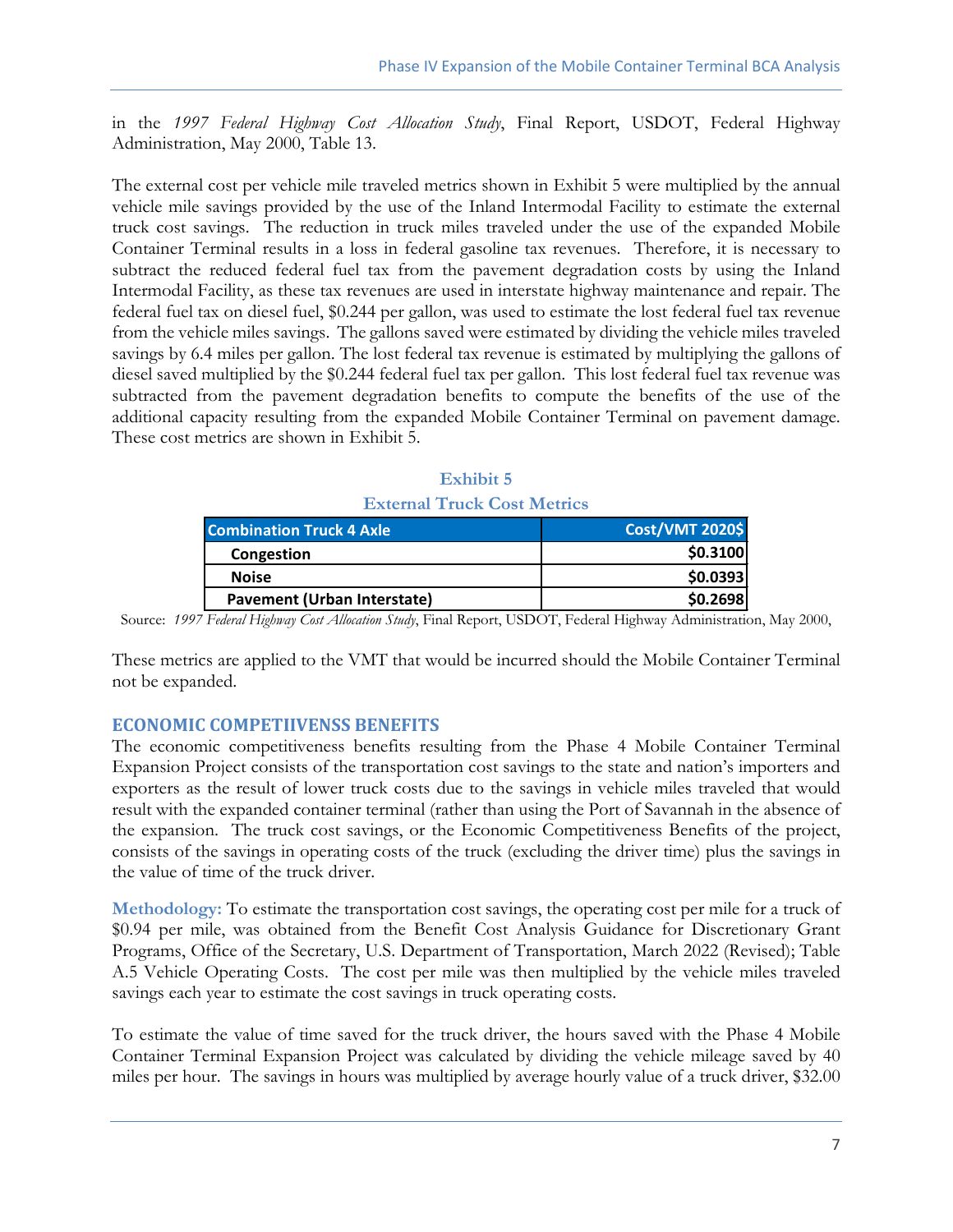per hour to calculate savings in trucker time. (Benefit Cost Analysis Guidance for Discretionary Grant Programs, Office of the Secretary, U.S. Department of Transportation March 2022 (Revised); Table A-3 Value of Travel Time Savings).

The value of time savings for a truck driver, plus the savings in truck operating costs provides an estimate of the transportation cost savings resulting from the completion of the Mobile Container Terminal Expansion.

#### **Summary of Benefits Analysis**

The annual benefits were projected through 2042, using the growth projections developed by the Port of Mobile, and assuming a 1 million TEU capacity constraint is reached in 2038. According to the Benefit Cost guidelines outlined by the U.S. Department of Transportation, the net benefits were discounted over the 20-year period using a 7% discount rate. As stipulated by the U.S. Department of Transportation, 2020 is the base year used in discounting.

#### Based on this analysis, the Phase 4 Expansion of the Mobile Container Terminal is estimated to generate \$812.3 million of benefits under a 7% discount rate in terms of environmental emissions, safety, external infrastructure, and economic competitiveness benefits.

#### **Exhibit 6**

**Environmental, Safety, and External Truck Infrastructure Benefits of the Proposed Phase 4 Expansion of the Mobile Container Terminal**

| <b>BENEFIT CATEGORIES</b>       | <b>7% DISCOUNT</b> |  |
|---------------------------------|--------------------|--|
| <b>EMISSIONS</b>                | \$327,152,713      |  |
| <b>SAFETY</b>                   | \$68,199,898       |  |
| <b>EXTERNAL TRUCK</b>           | \$104,362,608      |  |
| <b>ECONOMIC COMPETITIVENESS</b> | \$312,539,119      |  |
| <b>TOTAL BENEFITS</b>           | \$812,254,338      |  |

Totals may not add due to rounding

## **4. COSTS**

The cost of the project in current dollars is \$69.3 million exclusive of annual maintenance costs and capital expenses throughout the 20-year period. The benefit-cost analysis in the next section is based on a \$69.3 million project cost inclusive of annual maintenance costs and capital expenditures over the 20-year project period. The schedule of these costs over the 20-year life cycle period are shown in the accompanying Excel BCA spreadsheet model for this project, including scheduled maintenance costs and capital expenditures over the life of the project. The life cycle costs are discounted over the 20-year period using a 7% discount rate, again using 2020 as year 0, which equates to a present value of costs in 2020 dollars of \$52.5 million.

# **5. BENEFIT-COST CALCULATION**

The Phase 4 Mobile Container Terminal Expansion Project has a very significant benefit-cost ratio, reflecting the strong merits of the project due to the reduction in truck traffic on the nation's highways, in turn resulting in significant environmental benefits, safety benefits, external infrastructure benefits, and economic competitive benefits.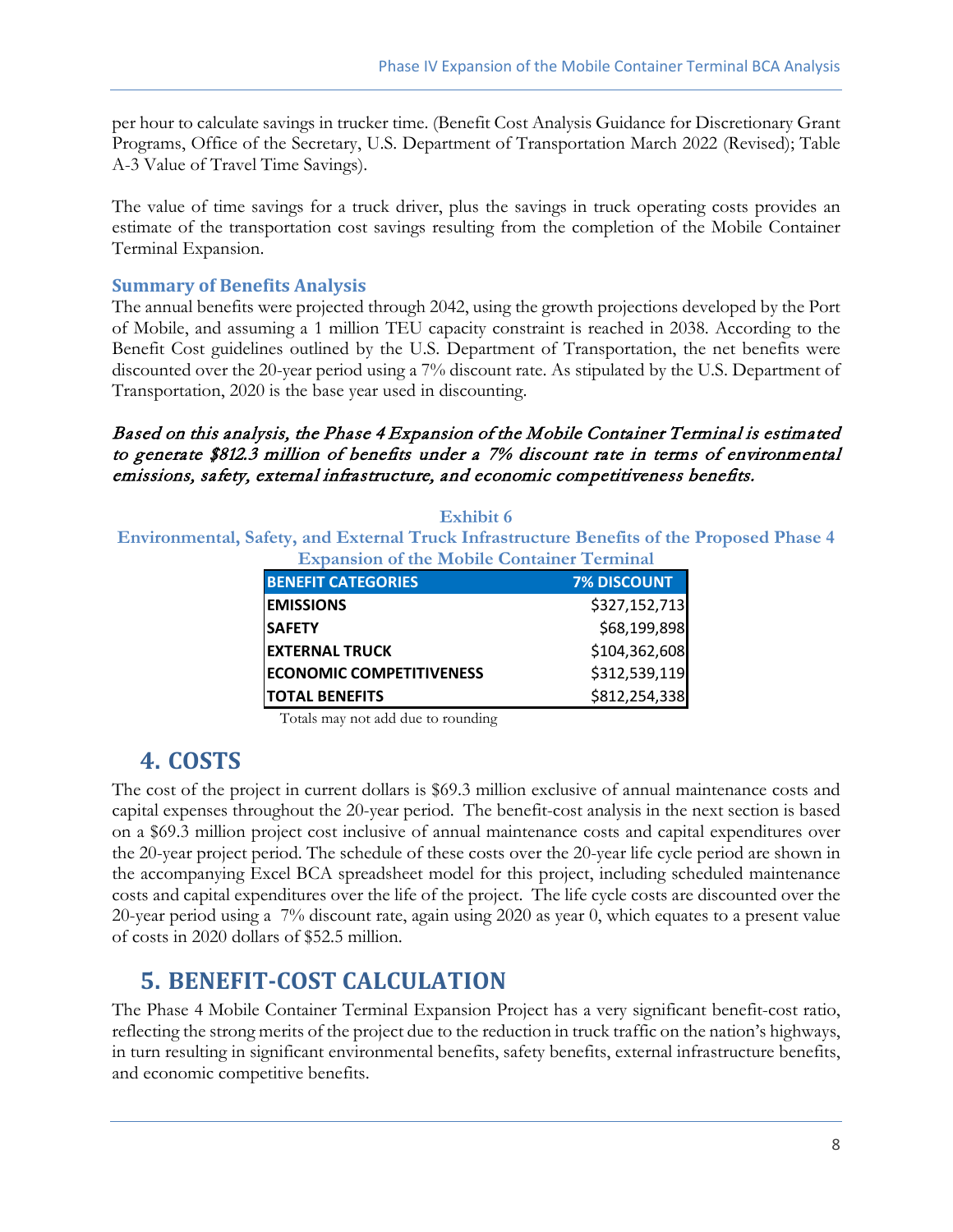Using a 7% percent discount rate, the benefit-cost ratio is 15.47. The annual benefits and project costs are presented in the attached excel spreadsheet model file, as are all sources and assumptions and calculations.

| <b>Exhibit 7</b>                          |               |
|-------------------------------------------|---------------|
| <b>Benefit Cost Ratios</b>                |               |
| <b>BENEFIT COST RATIO</b>                 |               |
| <b>PRESENT VALUE OF BENEFITS @7%</b>      | \$812,254,338 |
| <b>PRESENT VALUE OF PROJECT COSTS @7%</b> | \$52,511,138  |
| <b>BENFIT COST RATIO</b>                  | 15.47         |

# **6. Economic Impact of the Proposed Phase 4 Mobile Container Terminal Expansion**

In addition to the environmental, safety, infrastructure and economic competitiveness benefits of the Phase 4 Mobile Container Terminal Expansion Project, the ability to handle additional container throughput will generate significant economic impacts to the Mobile Economy. To estimate the potential impacts associated with the expanded Mobile Container Terminal Project, Martin Associates customized the Port of Mobile economic impact model developed for the Port by Martin Associates in 2016 and re-assessed in 2019. As part of the development of the baseline economic impact model developed for the Port, Martin Associates interviewed more than 400 local service providers, including tug operators, pilots, freight forwarders and customhouse brokers, agents, surveyors, chandlers, trucking firms and railroads. Based on the data gathered during those interviews, as well as an updated induced impact model and local re-spending multiplier, Martin Associates calibrated the economic impact model used to estimate the economic impacts of the proposed inland intermodal facility. In 2026, the additional container volume that the expanded Mobile Container Terminal is estimated at 92,739 container moves (imported and exported) via the Port of Mobile Container Terminal, and this volume is projected to grow to 190,312 container moves by 2038, when the expanded container terminal reaches capacity.

The container throughput, vessel activity, rail and truck activity associated with the expanded container terminal will contribute to the local and regional economy by generating business revenue to local and national firms providing vessel and container handling services, drayage, and rail services. While this is not "new economic impact", it represents the economic contribution of the volume of containers that will use the expanded container. These firms, in turn, provide employment and income to individuals, and pay taxes to state and local governments. A further definition of the impacts follows.

- The employment impact associated with the expanded Mobile Container Terminal consists of three levels of job impacts:
	- o **Direct employment** -- are jobs directly generated by the activity associated with containers that will move via the expanded Mobile Container Terminal. The direct jobs include jobs with the expanded terminal; as well as longshoremen unloading and loading the containers from and to the ship; the maritime services involved in servicing the vessels and handling the containers once in the terminal such as tug operators and pilots, freight forwarders and customhouse brokers, steamship agents, chandlers.; and trucking and rail operations moving the containers to and from expanded Mobile Container Terminal and the inland origins and destinations.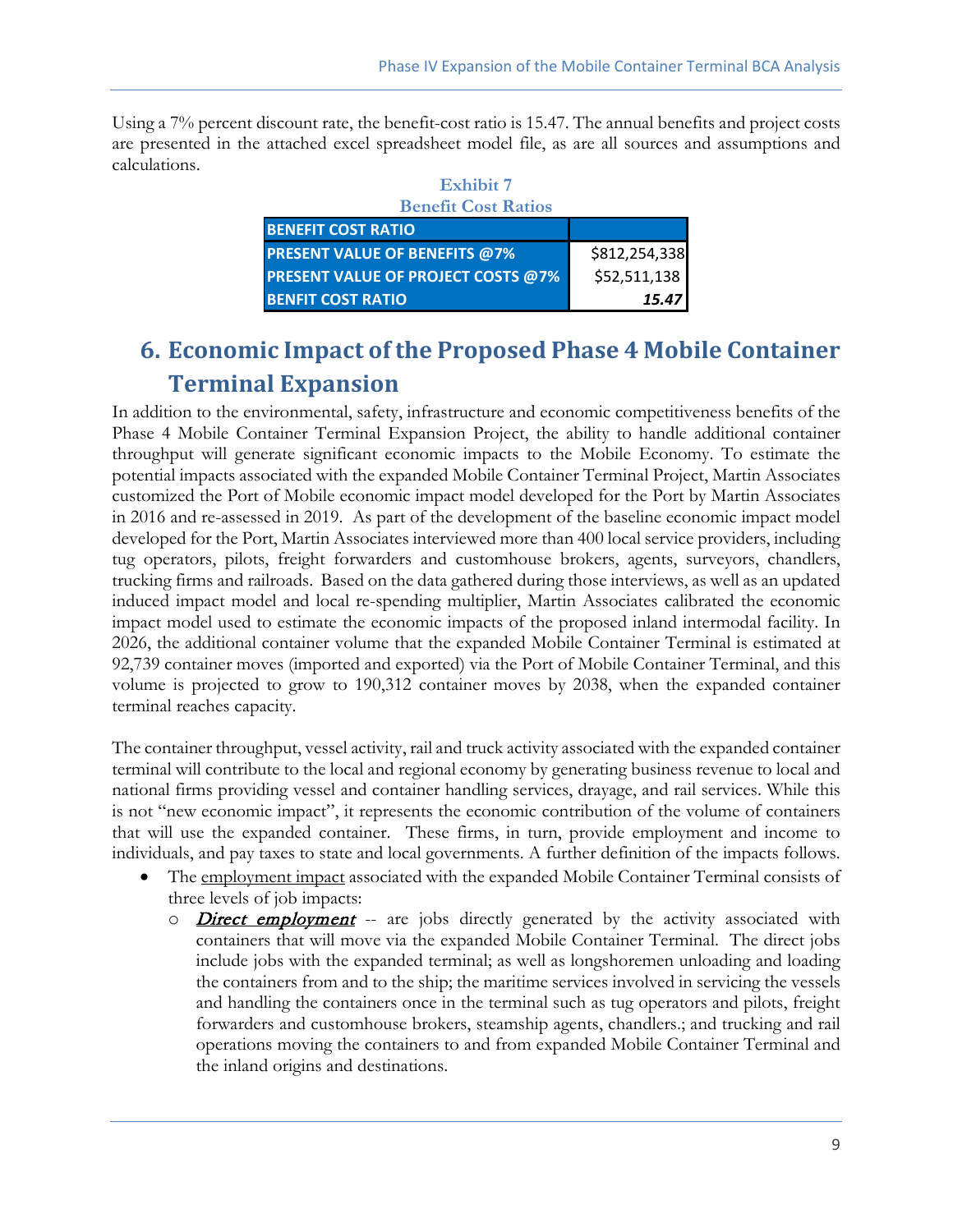- o *Induced employment* -- jobs created throughout the local economy because individuals directly employed due to the proposed expanded Mobile Container Terminal spend a portion of their wages locally on goods and services such as food, housing, health care, and apparel. These jobs are held by residents located throughout the region, since they are estimated based on local and regional purchases by the directly employed. The induced model used in this analysis is based on actual Mobile-specific economic data, including the distribution of expenditures (by type of expenditure) by consumers in the Mobile regional economy.
- o *Indirect Employment* -- are jobs created locally due to purchases of goods and services by firms directly providing the services associated with the volume of containers that will use proposed expanded Mobile Container Terminal. These jobs are estimated directly from the projected local purchases generated by the firms supplying the direct services to the containers generated by the inland terminal, and include jobs with local office supply firms, maintenance and repair firms, parts and equipment suppliers, insurance brokers, etc. The indirect multipliers associated with the local purchases are derived from data provided to Martin Associates by the U.S. Bureau of Economic Analysis, Regional Input-Output Modeling System, as part of the 2016 Port of Mobile Economic Impact Study, and as reassessed in 2019, and adjusted for the proposed expanded Container Terminal.
- Personal income impact consists of employee wages and salaries (excluding benefits) received by individuals directly employed due to the volume of containers that are assumed to use the proposed expansion of the Mobile Container Terminal. Re-spending of these earnings throughout the regional economy for purchases of goods and services is also estimated. This, in turn, generates additional jobs -- the induced employment impact. This re-spending throughout the region is estimated using a regional personal earnings multiplier, which reflects the percentage of purchases by individuals that are made within the state of Alabama. The respending effect varies by region -- a larger re-spending effect occurs in regions that produce a relatively large proportion of the goods and services consumed by residents, while lower respending effects are associated with regions that import a relatively large share of consumer goods and services (since personal earnings "leak out" of the region for these out-of-region purchases). The earnings multiplier used in this analysis was developed for Martin Associates by the U.S. Bureau of Economic Analysis, Regional Input-Output Modeling System. Local consumption data for the induced model was developed from the U.S. Bureau of Labor Statistics, Consumer Expenditure Survey.
- **Business revenue** consists of total business receipts by firms providing services in support of the volume of containers that will likely use the expanded Mobile Container Terminal, such as the off-loading and loading of the containers and vessel activity associated with the containers generated by the expanded Mobile Container Terminal. **Local purchases for goods and services** made by the directly impacted firms are also measured. These local purchases by the dependent firms create the indirect impacts.
- **State and local taxes** include taxes paid to the state and local governments by firms and by individuals whose jobs are directly dependent upon and supported (induced and indirect impacts) by volume of containers using the expanded Mobile Container Terminal.

The potential annual economic impacts of the volume assumed to use the expanded Mobile Container Terminal are shown in Exhibit 8 and are presented for the first year of the completed project (2026),